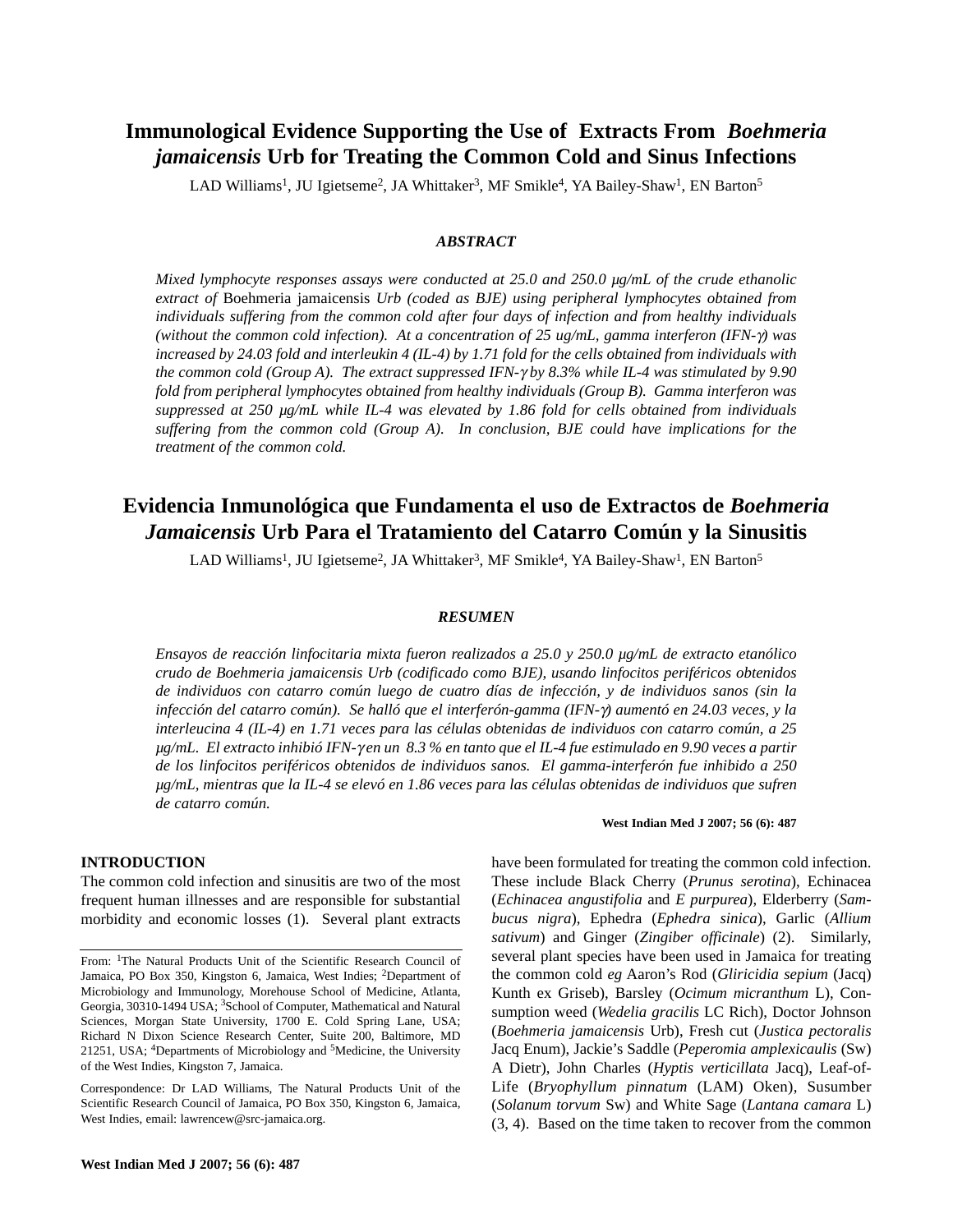cold and sinus infections by individuals using the plants listed above in the District of Windsor, St Elizabeth, Jamaica (Personal communication, 1987 – 2007) and research done in 1997 (5), it was indicated that *Boehmeria jamaicensis* was one of the most effective plants in treating the infections. Hence, this preliminary study to validate its mechanism on selected cytokines which are known to play important roles in recovery from the common cold and sinus infections. The common cold infection is associated with suppression of circulating levels of some cytokines *eg* gamma interferon (IFN-γ) and interleukins such as interleukin-4 (IL-4). Gamma interferon is considered an important tool in immunotherapy against viral pathogens and cancers, since the cytokine coordinates the cell mediated response through effects on signal transducer and activator transcript-1 (STAT-1). Signal transducer and activator transcript-1 (STAT-1) is a signal transduction pathway important in the tumoricidal and anti-microbial activation of cytokines from lymphocytes (6).

#### **MATERIALS AND METHODS**

#### *Plant material*

Leaves and stems of *Boehmeria jamaicensis* Urb with flowers were collected in February 2007 from the Nassau valley in the Parish of St Elizabeth, Jamaica. The plant was authenticated as *B jamaicensis* at the Herbarium at The University of the West Indies, Mona, Jamaica.

# *Preparation of crude ethanolic extract of Boehmeria jamaicensis* (coded as BJE)

Freshly collected leaves and stems of *B jamaicensis* weighing 300 g were cut into small pieces and then air dried for five days and milled into a powder that was extracted with 2.0 L of ethanol (99% purity) for eight days (four x 2). The resulting green ethanolic crude extract was then concentrated *in vacuo* using a rotary evaporator to yield a dark green oily residue. Stock solutions of 2.5 mg/mL and 25 mg/mL were produced in methanol for administration to the peripheral lymphocytes assays. The extracts were prepared at The University of the West Indies, Mona, Kingston, Jamaica.

## *Mixed lymphocyte responses (MLR) assays for accessing the in vitro release of IFN-*γ *and interleukin-4 (IL-4).*

Mixed lymphocyte response assays were conducted using lymphocytes from human peripheral blood. Blood was withdrawn from individuals and categorized as follows: group  $A =$  blood from individuals infected with the common cold; Group  $B =$  blood from healthy individuals and group C = blood from healthy individuals, however the lymphocytes obtained from this category were irradiated with 2000 Rods of gamma irradiation for 10 minutes to serve as the 'stimulator' for activating the release of the cytokines.

# *Preparation of blood samples for obtaining lymphocytes for MLR*

Blood was layered over Ficoll histopaque and centrifuged at 1260 rpm for 45 minutes at 25°C. The buffered layer was then removed and cells washed with pure RPM1-1640 medium x 3 and lymphocytes prepared for culturing with the extract. *Lymphocytes culturing*: The responder cells (groups A and B) were stock at a density of  $2 \times 10^5$  cells/dL while the stimulators (group C) were cultured at  $4 \times 10^5$  cells/dL in pure RPM1-1640 medium. From each group of responder cells 1.0 mL of culture was added to 1.0 mL of stimulator cell culture. From both stock solutions of 2.5 mg/mL and 25 mg/mL a volume of 20 µL was added to the 2.0 mL of pure RPMI-1640 medium containing the various groups of lymphocytes to give final concentrations of 25 µg/mL and 250 µg/mL. The control (positive) consisted of both responder and stimulator cells without the extract. This control represents cytokine production in situations where the lymphocytes are challenged by a "foreign" substance or pathogen which represents the stimulator cells. After five days of cell culture, the supernatants were harvested and stored at -70°C for ELISA analyses as stated by the manufacturer using a Titertek Multiskan<sup>(R)</sup> Mcc/340 Model (Flow Laboratories, USA). The levels of IFN-γ and IL-4 were determined from established standard curves. All experiments were conducted in triplicates. There was ethical approval for the use of human blood (Morehouse School of Medicine).

#### **RESULTS**

An analysis of the data presented in Tables 1 and 2 revealed that the common cold infection suppressed IFN-γ by 98.7% after four days from the analysis done on groups A and B. Exposing lymphocytes harvested from individuals with the common cold infection to 25 µg/mL of BJE increased IFN-γ levels by 24.03 fold (Table 1) data compiled from group A to

Table 1: Effects of *Boehmeria jamaicensis* extract on gamma-interferon release in mixed lymphocytes response assays on blood obtained from individuals suffering from the common cold.

| <b>Doses</b><br>$\mu$ g/mL | IFN-γ levels<br>pg/mL              |  |
|----------------------------|------------------------------------|--|
| 25<br>250                  | $187.5 \pm 3.56$<br>$4.5 \pm 0.50$ |  |
| Control                    | $7.8 \pm 0.40$                     |  |

2500 µg/mL suppressed IFN-γ below detectable limits. IL-4 was 4.4 ± 0.20 pg/ml

which the extract was added. A concentration of 250 µg/mL of BJE suppressed IFN- $\gamma$  to 4.5  $\pm$  0.50 pg/mL as compared to the control with a value of  $7.8 \pm 0.40$  pg/ml (Table 1). Dose of 2500 µg/mL suppressed IFN-γ below detectable limits (data not shown).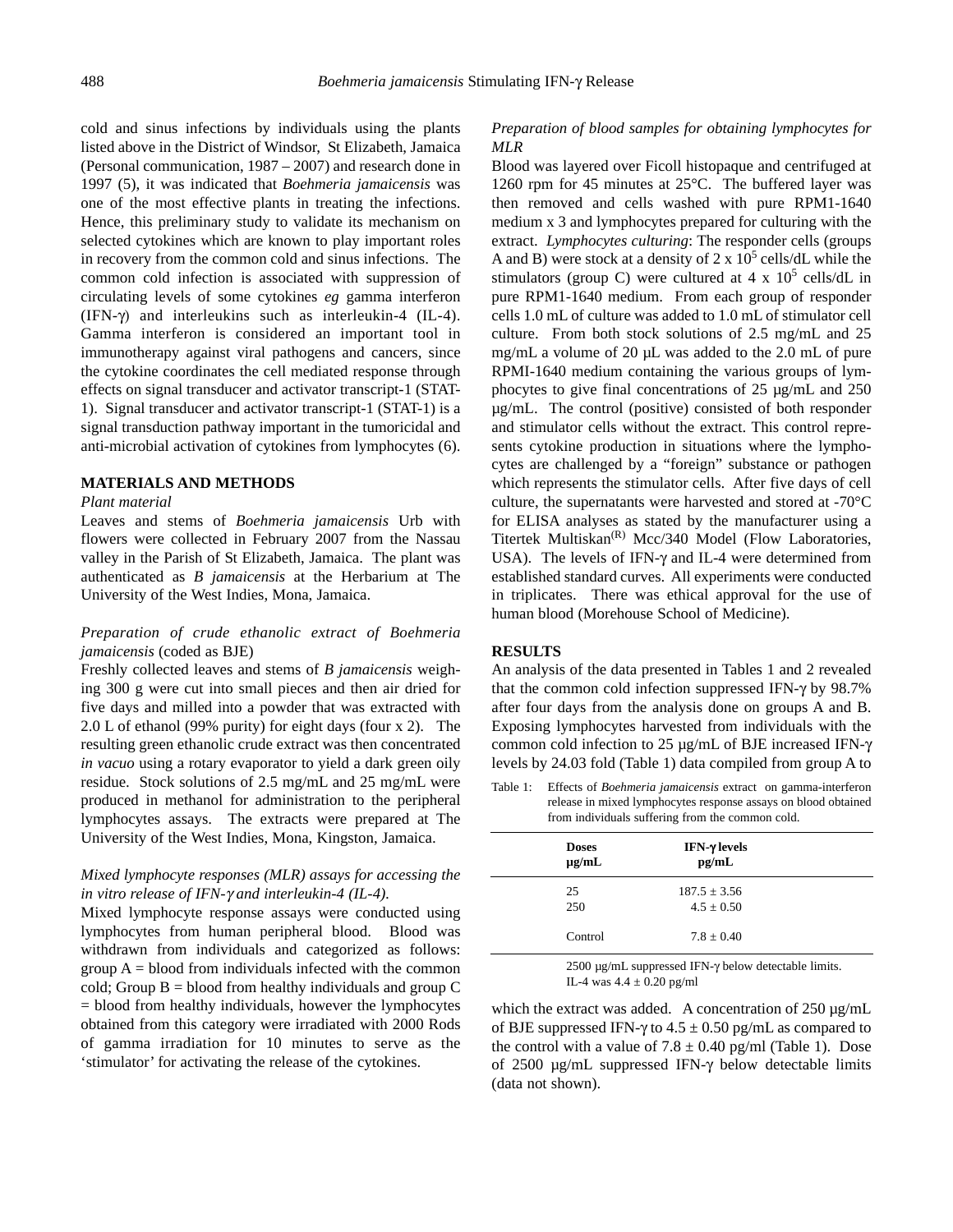A comparative analysis of Tables 2 and 4 revealed that BJE at 25 ug/mL stimulated the release of IL-4 in healthy individuals by 9.90 fold but not IFN-γ.

Table 2: Effects of *Boehmeria jamaicensis* extract on gamma-interferon release in mixed lymphocytes response assays on blood obtained from healthy individuals.

| <b>Doses</b><br>$\mu$ g/mL | IFN-γ levels<br>pg/mL |
|----------------------------|-----------------------|
| 25                         | $187.5 \pm 3.56$      |
| 25                         | $550.0 + 8.24$        |
| 250                        | $23.2 \pm 2.10$       |
| Control                    | $600.0 \pm 2.20$      |

2500  $\mu$ /m/l suppressed IFN- $\gamma$  below detectable limits IL-4 was  $4.4 \pm 0.20$  pg/ml

Table 3: Effects of *Boehmeria jamaicensis* extract on IL-4 release in mixed lymphocytes response assays on blood obtained from individuals suffering from the common cold

| <b>Doses</b><br>$\mu$ g/mL | IL-4 levels<br>pg/mL               |  |
|----------------------------|------------------------------------|--|
| 25<br>250                  | $15.9 \pm 2.00$<br>$15.6 \pm 3.50$ |  |
| Control                    | $9.3 \pm 0.50$                     |  |

Table 4: Effects of *Boehmeria jamaicensis* extract on IL-4 release in mixed lymphocytes response assays on blood obtained from healthy individuals.

| <b>Doses</b><br>$\mu$ g/mL | IL-4 levels<br>pg/mL               |  |
|----------------------------|------------------------------------|--|
| 25<br>250                  | $48.5 \pm 3.82$<br>$45.8 \pm 1.50$ |  |
| Control                    | $4.9 \pm 0.32$                     |  |

## **DISCUSSION**

The ethanolic extract of BJE activated the release of both IFN-γ and IL-4 from peripheral lymphocytes obtained from individuals suffering from the common cold infection. From this study, it is evident that BJE was more effective in upregulating the release of IFN-γ. Sethi *et al* (7) have demonstrated that IFN-γ is critical in reducing rhinovirus titres in human. In addition, IFN-γ, a known Th-1 (Type-1 or cell mediated) anti-viral lymphokine, is known to increase the levels of intercellular adhesion molecule-1 (ICAM-1) on uninfected cells while inducing a significant persistent down regulation of ICAM-1 expression on human rhinovirus infected cells (7). These ICAM expressions are known to influence the progression of viral infections such as the common cold (7).

Linden *et al* (8) have reported that IL-4 can be suppressed below detectable limits in the nasal lavage (NAL) fluid of patients with the common cold. Thus, BJE if developed into a non-toxic product could be instrumental in stimulating IL-4 release in patients infected with the common cold. Interleukin-4 is known to potentiate IFN-γ inducible nitric oxide synthase (iNOS) expression *via* STAT-1 activation in human respiratory epithelium (9). Thus, it would appear that IL-4 and IFN-γ modulate the release of each other (9). In addition, it would appear that BJE could have other applications such as in the development of cancer vaccines since it activates the release of IL-4 which is one of the methods being developed for treating lung cancer (10).

From the dose responses obtained, it would appear that BJE should be evaluated at doses lower than 25  $\mu$ g/mL to see the effect on the release of both cytokines. This is under investigation in our laboratories along with the structural elucidation of the molecule(s) responsible for the activation/up-regulation of the cytokines.

### **ACKNOWLEDGEMENT**

The authors are grateful to the Alexander von Humboldt Foundation and the German Ministry for Economic Cooperation and Development (BMZ) for equipment and to The University of the West Indies, Mona, for a Visiting Research Scientist Travel and Study Grant in 1997 to LAD Williams to work at the Morehouse School of Medicine, Atlanta, Georgia, USA.

#### **REFERENCES**

- 1. Mossad SB, Macknin ML, Medendorp SV, Mason P. Zinc gluconate lozenges for treating the common cold. A randomized double-blind, placebo-controlled study. Ann Intern Med 1996; **125:** 81–8.
- 2. Duke JA. The Green Pharmacy. Rodale Press, Emmanus, Pennsylvania. 1997; 133–139.
- 3. Honychurch PN. Caribbean Wild Plants and their Uses. Macmillian Publisher Ltd.: London 1986: 3–160.
- 4. Lowe H, Payne-Jackson A, Beckstrom-Sternberg S, Duke JA. Jamaica's Ethnomedicine: Its Potential in the Healthcare System. Canoe Press. 2000; University of the West Indies, Kingston 7, Jamaica: 1–167.
- 5. Williams LAD, Barton EN, Smikle MF, Igietseme JU, Whittaker JA, Thompson WE et al. *In vitro* anti-inflammatory and immuno-modulatory action of *Boehmeria jamaicensis* extract (BJE). West Indian Med J 1997; **46 (Suppl)**. Fifth Annual Research Conference, Faculty of Medical Sciences, The University of the West Indies, Mona.
- 6. Twigg HL, Spain BA, Soliman DM, Knox K, Sidner RA, Schnizlein-Bick C et al. Production of interferon-gamma by lung lymphocytes in HIV-infected individuals. Am J Physiol 1999; **276:** L256–62.
- 7. Sethi SK, Bianco A, Allen JT, Knight RA, Spiteri MA. Interferongamma (IFN-γ) down regulates the rhinovirus-induced expression of intercellular adhesion molecule-1 (ICAM-1) on human air way epithelial cells. Clin Exp Immunol 1997; **110:** 362–9.
- 8. Linden M, Greiff L, Anderson M, Sevensson C, AkerLund A, Bende M et al. Nasal cytokines in common cold allergic rhinitis. Clin Exp Allergy 1995; **25:** 166–72.